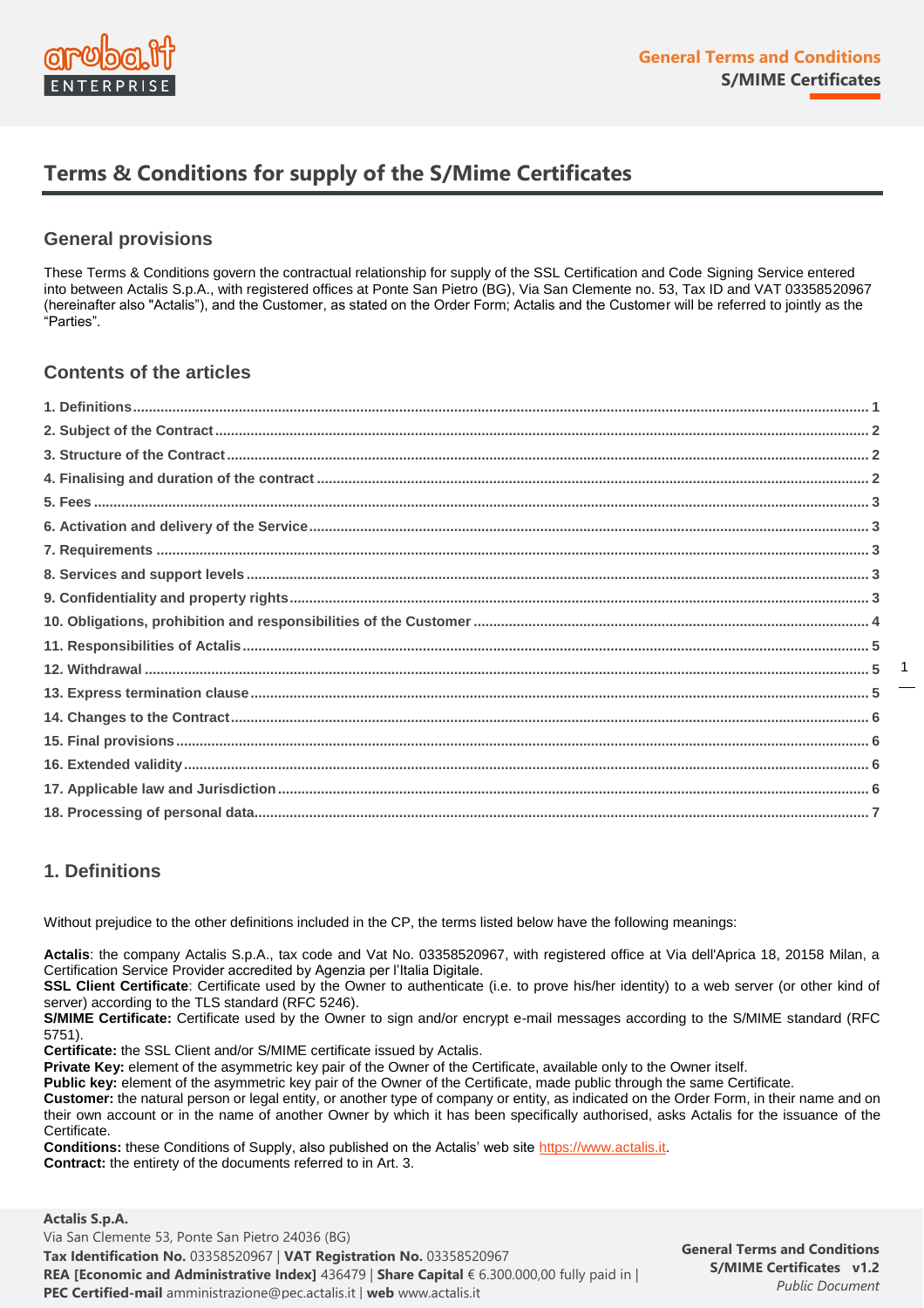

**Certificate Policy (CP)**: the document, available on the Actalis' web site [https://www.actalis.it,](https://www.actalis.it/) describing the procedures, requirements and rules applied by Actalis in providing the certification service.

**E-mail address:** the e-mail address indicated in the Form and used by Actalis to send communications the Customer related to the Certificate.

**Confidential information:** (i) information about Actalis and considered or classified as reserved and/or confidential information by it of which the Customer has been aware for any reason related to the application of the Contract and/or (ii) information about Actalis that, by its nature, content or the circumstance in which it is revealed, would normally be considered as such. In this regard, the confidential information of Actalis includes but is not limited to all the performance, features, configurations and technical information of the Service, estimates, audit and security reports, as well as the product development plans.

**Privacy Policy Actalis**: public document available at <https://actalis.com/documents/tc-files/en/en-privacy-policy-actalis.aspx> describing processing of the Customer's personal data,

**Financial Offer:** the document drafted and sent by Actalis to the Customer, describing the financial terms and conditions of the supply of the Services.

**Form**: the certificate request Form, filled-in by the Customer and submitted to Actalis in on-line fashion, constituting a contractual proposal.

**Order Form**: form provided by Actalis which, when signed by the Customer through its legal representative or a proxy or delegate or a different person with the necessary signing powers and sent by the latter to Actalis, constitutes acceptance of the Contract **Parties:** Actalis and the Customer.

**Relying Party:** whoever relies on the Certificate, e.g. for verifying the origin of, and/or decrypt an email message (in case of an S/MIME certificate) or for checking the Owner's identity (in case of an SSL Client certificate).

**Service:** the Service of issuing the Certificate by Actalis to the Customer in accordance with the Contract.

**Technical specifications:** the information published on th[e www.actalis.it](http://www.actalis.it/) website, in the section dedicated to the SSL Client and S/MIME certificates, containing the technical characteristics of the same.

**Owner (**or **Subscriber)**: the party identified in the Subject field of the Certificate.

# **2. Subject of the Contract**

**2.1** The subject of the Contract is the issuance to the Customer of the Certificate with the technical specifications, of the type and in the manner set out in the Form and in the Technical Specifications of the Certificate, under the economic conditions set forth in the Fiancial Offer.

**2.2** If the Customer, with prior authorisation, uses and/or requests the Certificate in the name of and on behalf of the Owner it is its clear obligation to do what is necessary so that the said Owner also complies with the provisions of the Contract.

**2.3** Any service additional to those under the Contract may be provided, subject to feasibility study, at the specific request of the Customer with terms, conditions and fees to be agreed.

#### **3. Structure of the Contract**

**3.1** The Contract that is finalised as indicated in Art. 4 is constituted by the documents indicated below:

- 1) These Conditions of Supply
- 2) The Financial offer
- 3) The Order Form
- 4) The Form
- 5) The Technical Specifications
- 6) The Certificate Policy (CP)

**3.2** It is hereby understood that for the documents signed after the execution of the Contract, they shall form an integral part thereof effective from and due to said signing.

**3.3** The Customer declares and acknowledges that the CP shall remain the exclusive property of Actalis, which as such is the sole and exclusive owner of any corresponding intellectual right. The Customer declares that it has viewed and accepts and endorses the contents of the CP in full.

#### **4. Finalising and duration of the contract**

**4.1** The Contract is concluded when Actalis receives the Order Form signed by the Customer. Il Contratto è concluso in lingua italiana, eventuali altre versioni in lingua straniera sono messe a disposizione del Cliente esclusivamente a titolo di cortesia.

**4.2** The Contract is valid until the expiration date of the Certificate as indicated in the "validity" field of the same. In case of renewal of the Certificate, the validity of the Contract is extended until the date of expiration of the renewed Certificate.

**4.3** In every case the Contract is deemed terminated as a result of the revocation of the Certificate for whatever reason.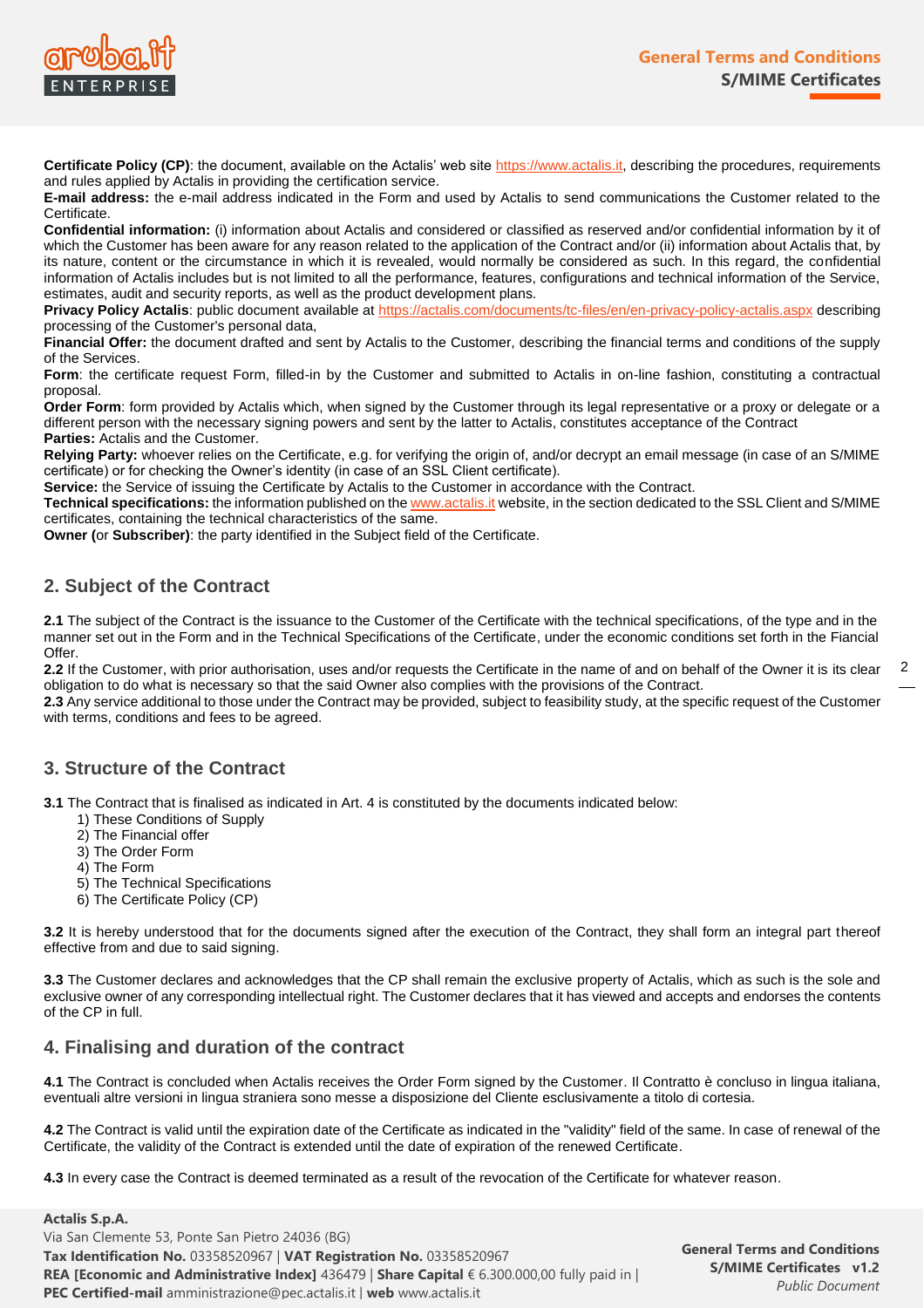

**4.4** in any case of non-issuance of the Certificate, Actalis shall immediately notify the Customer of the same without being obliged to provide any reason for such.

The Customer acknowledges and agrees not to make any claim for reimbursement and/or recompense and/or damages compensation, or claims of any kind in the absence of acceptance of the proposal and in any case for failing to issue the Certificate.

**4.5** The Customer, by sending the Form, acknowledges and agrees that it enters into a Contract whose only valid and effective version is that in Italian, while other versions provided by Actalis in any other foreign language are made available purely out of courtesy.

#### **5. Fees**

**5.1** The fee payable for the Certificate is indicated on the Financial Offer. the methods and payment timescales shall be stated in the Financial Offer.

**5.2** The Customer acknowledges and agrees that the Certificate may be suspended or revoked with immediate effect if the payment of the fee is for any reason invalid or is revoked or cancelled by the Customer or is not executed, confirmed or credited for the benefit of Actalis.

**5.3** In any case, the Customer cannot raise objections of any kind unless it has previously executed correctly the payment of any fee that may be due, providing upon request the necessary supporting documentation.

#### **6. Activation and delivery of the Service**

**6.1** The issuance of the Certificate to the Customer is subject to the correct compilation of the form, the acceptance of these Conditions and positive verification of the activities described in the CP. In case of negative verification of the activities described in the CP Art. 4.4 will apply.

**6.2** Procedures, terms and conditions for the issuance, suspension and revocation of the Certificate are indicated in the CP, to which reference should be made**.**

**6.3** The issuance of the Certificate on the basis of the Contract does not make Actalis agent, fiduciary or representative of the Customer nor of the Owner of the Certificate.

#### **7. Requirements**

**7.1** The Customer acknowledges and agrees that to use the Certificate it must be equipped, at its own expense, with the hardware and software necessary for the purpose, assuming full responsibility for their functionality, compatibility and correct configuration. The Customer hereby releases Actalis from any liability for any configuration, functionality or compatibility problems of the hardware or software with respect to the Certificate.

**7.2** The installation of the Certificate on the devices of the Customer', if requested from Actalis under a separate written agreement, shall be subject to prior verification by Actalis that the target platform is configured with standard Operating Systems on the market as well as the communication by the Customer of the logon credentials necessary to install the Certificate.

#### **8. Services and support levels**

**8.**1 The levels and procedures for Service delivery are indicated in the CP, to which reference should be made.

#### **9. Confidentiality and property rights**

**9.1** The Customer hereby agrees not to disclose or make available in any way to third parties confidential information known or managed in relation to the execution and/or application of the Contract in the absence of specific written consent by Actalis.

**9.2** The Customer is obliged to use the Service with respect to the intellectual and/or industrial property rights of Actalis as indicated in the Contract. The software like any other copyright or other intellectual property right is the exclusive property of Actalis and/or their licensors, so the Customer does not acquire any right or title thereto and can use the same only during the period of validity of the Contract.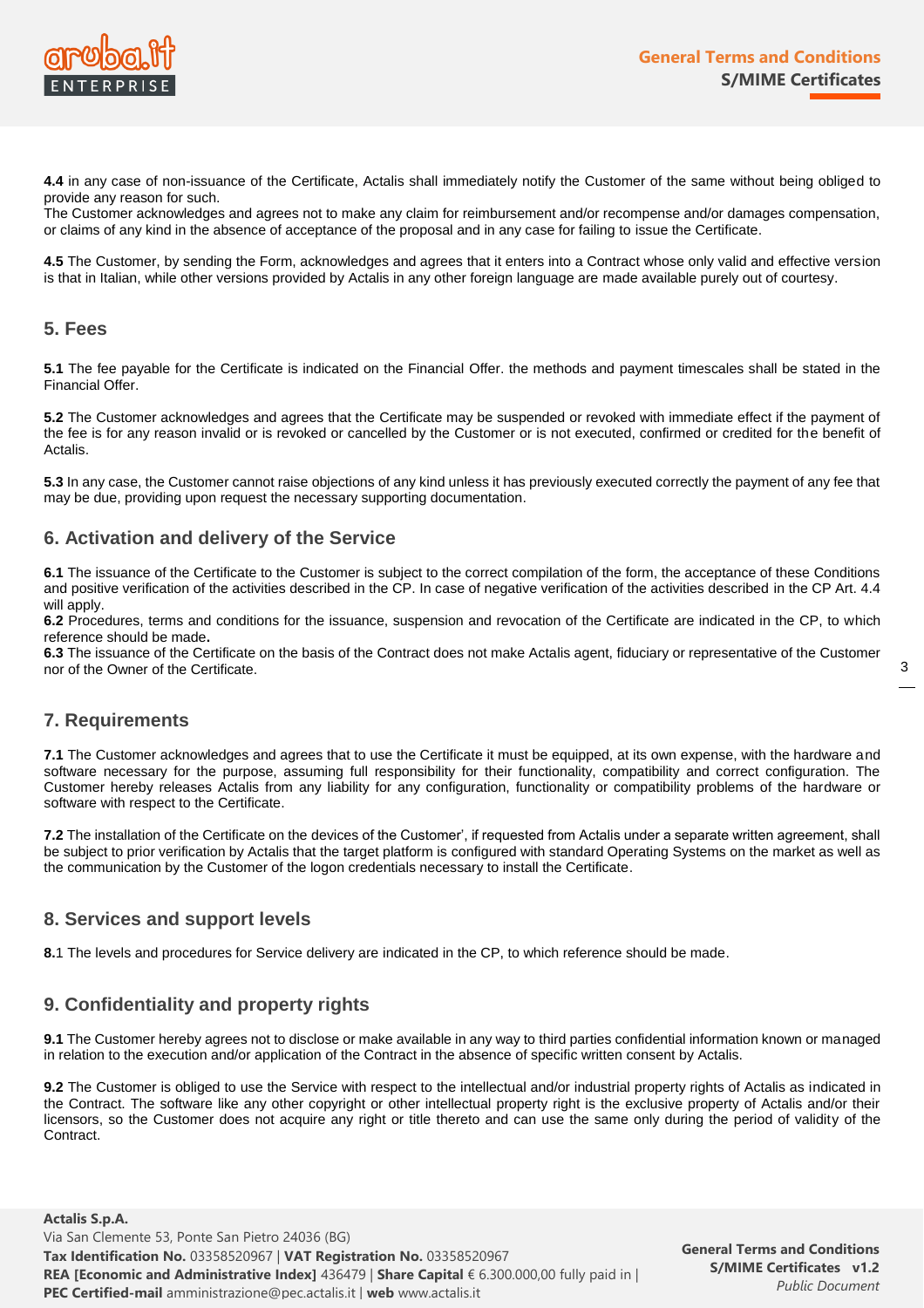

**9.3** In the case of licences provided by third-party suppliers through Actalis the Customer acknowledges having read their conditions and agrees to use the software in accordance with the procedures as indicated on the respective sites solely for its personal use. The Customer undertakes to accept and abide by the terms of the above-mentioned licences and declares to be aware of the fact that the Licences are between the Customer and the owner of the rights of copyright on them to the exclusion of any liability by Actalis.

**9.4** Notwithstanding the above, Actalis and the Customer expressly agree that:

a) The cryptographic key pairs are available to the Customer also when using the Certificate in the name and on behalf of the thirdparty Owner.

b) The CP, the Certificates and the lists of suspended or revoked Certificates (CRL - Certificate Revocation List) published by Actalis are and remain the property of Actalis.

c) With regard to the intellectual property of other data and information, reference should be made to the applicable legislation.

# **10. Obligations, prohibition and responsibilities of the Customer**

**10.1** The Customer's obligations are those indicated in the Contract. The Customer undertakes to use the Certificate in accordance with what is stated in the Conditions and the CP, in accordance with the law, the regulations in force, ethics and public order. By way of example, but not limited to these items only, the Customer undertakes to:

a) ensure that the data communicated to Actalis for the purposes of the issuance of the Certificate is correct, up to date and truthful. The Customer acknowledges and accepts that, should it have supplied false, outdated or incomplete data, Actalis reserves the right to suspend the Service, revoking the Certificate and/or to terminate the Contract, reserving the right to seek compensation for greater damages. It is understood that the Customer will not be able to make any claim against Actalis requiring reimbursement and/or redress and/or compensation for damages or claims of any kind for the time it has not had the benefit of the Service.

b) keep with the maximum confidentiality the private key corresponding to the Certificate, being responsible therefore for guarding the same.

c) use the Certificate only in the manner and for the purposes laid down by the CP, depending on the type of Certificate granted to it.

d) not use its own private key to issue Certificates of any kind.

e) manage the Certificate provided with the utmost diligence and in particular:

(i) to review the CP before requesting the Certificate;

(ii) to inform the persons authorised to use the Certificates on issues relating to their use, as indicated in the CP; (iii) to install and use the Certificate only after checking that it contains correct information; (iv) in the case of verified compromise of its private key, to immediately request revocation of the Certificate and immediately cease the use of the same private key; (v) in the case of compromise of the Certification Authority, to immediately cease the use of the Certificate; (vi) after registration and until the expiration or revocation of the Certificate, to notify promptly Actalis of any variation to the information provided during registration; (vii) to cease any use of the Certificate after the expiry date thereof; (viii) to remove permanently the Certificate(s) from its PC(s) at its expiration or in case of revocation; (ix) to remove permanently the Certificate(s) from its PC(s) that is/are no longer in its possession.

- f) abstain from any violation of the systems or of network security that could result in civil liability and/or criminal prosecution.
- g) not to use the Certificate in such a way as to harm itself and/or third parties and/or Actalis.

h) not to deposit, send, publish, transmit and/or share applications or computer documents at odds with or in violation of intellectual property rights, of trade secrets, trademarks, patents or other property rights of third parties or that harm, violate (or that attempt such) the secrecy of correspondence and the right to confidentiality.

i) indemnify and otherwise hold harmless Actalis from any liability regarding the contents and all information exchanged and/or published using the Certificate supplied.

j) use the Certificate only for purposes authorised by law with a prohibition on, including but not limited to, exchanging, publishing and/or sharing material:

(i) that violates or infringes intellectual property rights, trade secrets, trade-marks, patents and other legal or customary rights;

(ii) whose contents offend against moral standards and public order so as to disturb public and/or private peace, cause offence or direct or indirect damage to anyone;

(iii) whose content includes child abuse, pornography or is obscene or other-wise contrary to public morality;

(iv) capable of infringing or attempting to infringe confidentiality or intended to damage the integrity of the resources of others or to cause direct or indirect damage to anyone (pirate software, cracks, key generators, serials, viruses, worms, Trojan horses or other harmful components).

k) indemnify and hold harmless Actalis from any liability in case of complaints, lawsuits, administrative or judicial action, loss or damage (including legal costs and fees) arising from the illegal use of the Services by the Customer;

l) execute without delay the instructions that it will receive from Actalis in the case of compromise of its private key or misuse of the relevant Certificate, within the maximum time specified in the CP.

The Customer acknowledges and agrees that Actalis reserves the right to revoke the Certificate without notice if the same is used for unlawful purposes (e.g. phishing, man-in-the-middle, distribution of malware, etc.) or in violation of paragraph d) above.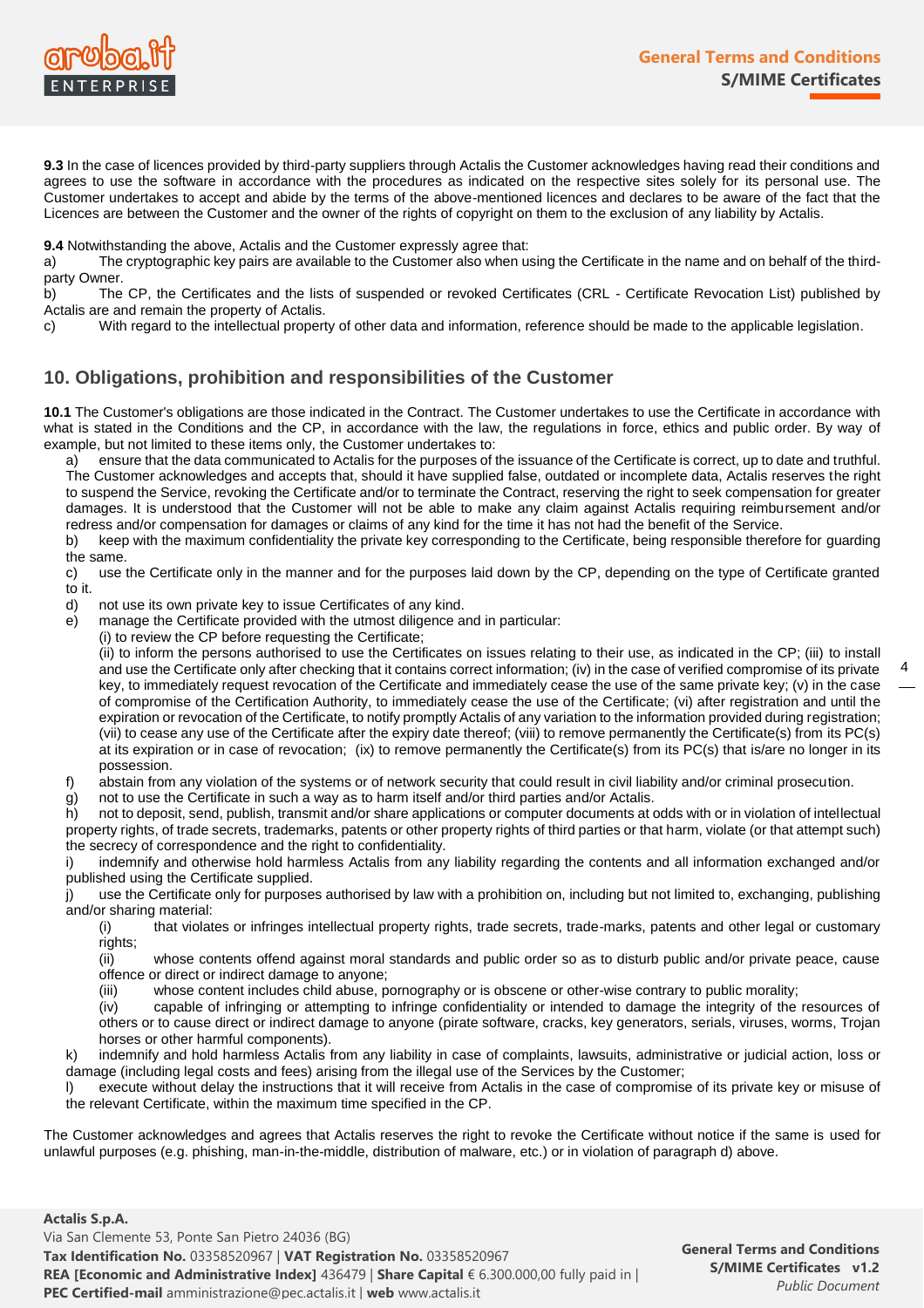

The Customer acknowledges and agrees that Actalis is not required to check, mediate and/or monitor the content managed by the use of the Certificate and that no liability is attributable to Actalis in respect of such. The Customer therefore is obliged to indemnify and hold harmless Actalis from any claim or action brought by third parties for any violations committed by the Customer through the Service.

**10.2** In case of violation of even one of the above obligations/commitments, Actalis has the right to intervene in the form and manner deemed appropriate to eliminate, where possible, the violation and its effects, and to suspend immediately and without notice the Service, reserving the right to terminate the Contract pursuant to Art. 15 below. The Customer acknowledges and accepts that it has no claim on Actalis by way of reimbursement and/or compensation and/or damages or claims of any kind for measures that it has deemed necessary to adopt. In any case, the Customer hereby assumes all responsibility for the violations described above and agrees to indemnify and hold harmless Actalis from any prejudicial consequence it may suffer.

# **11. Responsibilities of Actalis**

**11.1** Notwithstanding the incontrovertible limits set by law and in cases of wilful misconduct or gross negligence, Actalis will not be responsible for non-performance of obligations assumed under the Contract if such non-performance is due to reasons not attributable to it, such as - including but not limited to - acts of God, absolutely unpredictable technical malfunctions outside of any control, interventions by Authorities, force majeure, natural disasters, strikes (including those at entities used by Actalis in the execution of activities related to the Contract) and other causes attributable to third parties. Actalis, in particular, will not be liable for any service breakdown resulting from non-compliance by the Customer with the operational specifications contained in the CP and the provisions of this Contract or any malfunction of systems not directly attributable to the activities carried out by Actalis.

# **12. Withdrawal**

**12.1** The Customer, even if qualified as "Consumer" as per Legislative Decree No. 206/2005 ("Consumer's Code) acknowledges and agrees that the supply of the Certificate falls within the provisions of Art. 55 of Legislative Decree No. 206/2005. Therefore, the Customer can request deactivation at a date before its expiry but shall not be entitled to reimbursement, in whole or in part, of the fee paid.

**12.2** Actalis reserves the right to withdraw from the Contract at any time, and without obligation to state reasons, by giving written notice to the Customer, with a minimum notice of 15 (fifteen) days, except if:

(i) certain events occur from force majeure

(ii) the Customer is in the register of defaulters, has been declared insolvent or has been admitted or subject to insolvency proceedings.

In such cases Actalis reserves the right to withdraw from the Contract immediately without notice.

It is understood between the Parties that from the effective date of withdrawal, at any time and without further notice, each Service will be deactivated.

In any case, any liability by Actalis for exercising the right of withdrawal and/or for the loss of use of the Service by the Customer or the consequent right of such to claim any other reimbursement and/or redress and/or compensation for damages and/or claims of any sort whatsoever is expressly excluded.

#### **13. Express termination clause**

**13.1** Without prejudice to the provisions in other clauses of the Contract, the same shall be considered terminated with immediate effect, in accordance with and for the purposes of Art. 1456 of the Civil Code, if the Customer:

- a) violates the obligations laid down in Art. 9 and 10 of the Conditions as well as the provisions laid down in the documents to which they refer
- b) carries out any illegal activity using the Services
- c) transfers all or part of the Contract to third parties without the prior written consent of Actalis.

**13.2** Moreover, in case of failure to perform the obligations required by the Contract, Actalis reserves the right to send the Customer, at any time, in accordance with and for the purposes of Art. 1454 of the Civil Code, notice to comply within 15 (fifteen) days from receipt of the registered letter with advice of receipt or PEC (certified email) communication.

**13.3** From the date of termination of the Contract occurring in the cases prescribed by the same, the Service will be deactivated without notice and the Certificates issued in favour of the Customer will be revoked.

**13.4** In such cases, the Customer acknowledges and accepts that Actalis will not be required to make any reimbursement and/or redress and/or compensation for damages. Actalis will also be entitled to charge to the Customer any additional charges and/or expenses that it has had to undergo for or on account of the termination and/or breach which gave rise to it, in each case without prejudice to the right of the same to compensation for any further damages undergone.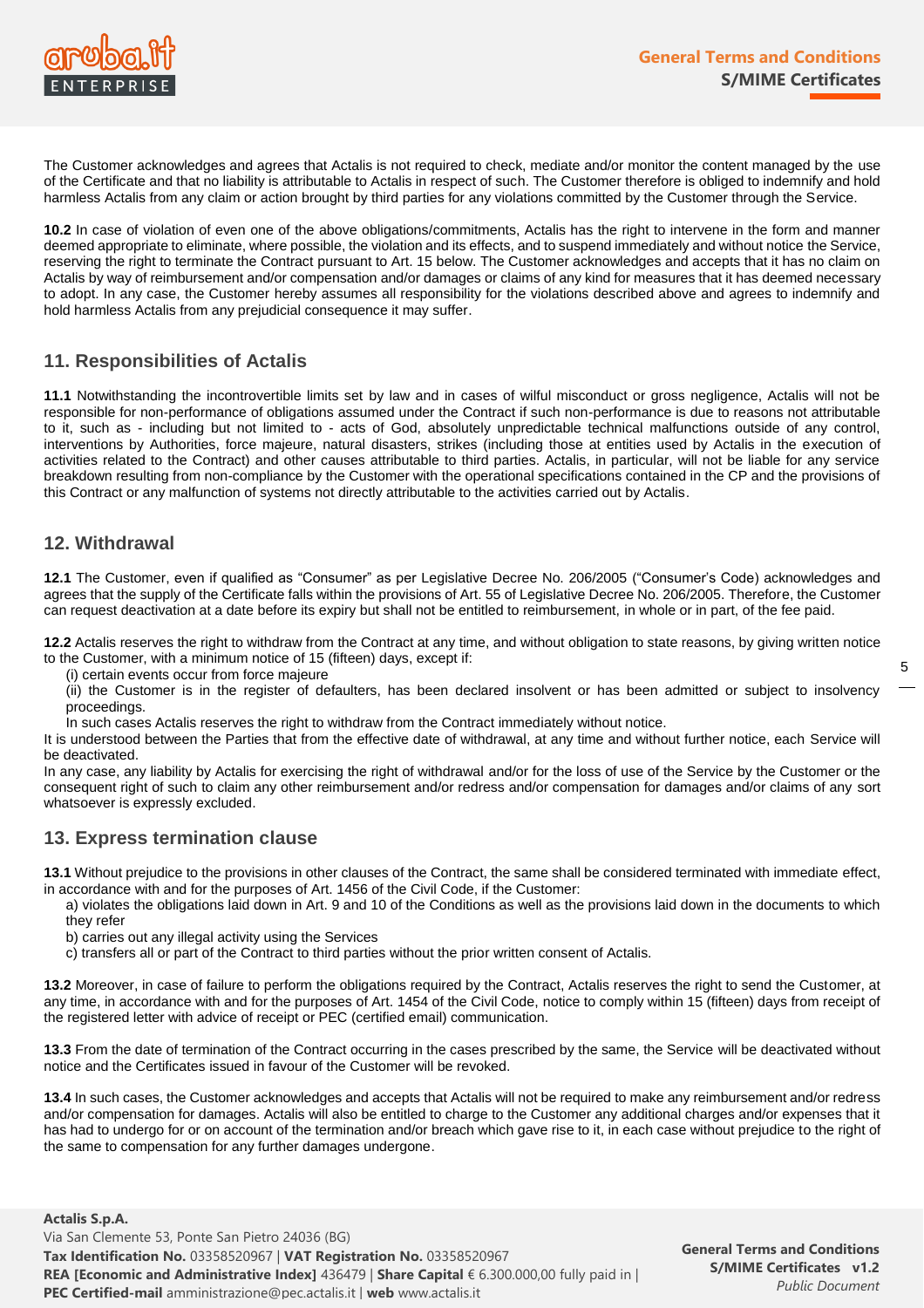

# **14. Changes to the Contract**

**14.1** The Customer acknowledges and agrees that the Service covered by the Contract is characterised by constantly evolving technology, for which reason Actalis reserves the right to modify, at any time and for the better, the technical and financial character of the same and of the tools related to it as well as the Conditions even after their acceptance, without such raising obligations of any kind towards the Customer. Software licensing costs when paid to the relevant licensees, via Actalis, will be adjusted automatically in the event of variation of prices by the licensee itself.

**14.2** If, in circumstances not dependent on Actalis (including but not limited to changes in legislation or provisions and/or regulations of the Authorities in question involving increased charges to Actalis etc.) the assumptions used for the formulation of the Conditions and/or the documents to which the same make reference are changed, the same Actalis reserves the right to unilaterally modify these documents including but not limited to the fees, collection commissions, the billing frequency or the terms and methods of payment, notifying the Customer of such by email or posting on the site<http://www.actalis.it/> with notice of 30 (thirty) days. If the Customer does not wish to accept these changes, including those regarding the fee, it can exercise in that period the right to withdraw from the Contract without notice and without penalty. In the absence of exercise of the right of withdrawal by the Customer, the changes will be considered understood and accepted by the same.

# **15. Final provisions**

**15.1** The Contract annuls and supersedes all other previous agreement that may have occurred between the Parties on the same subject, and is the latest and entire expression of the agreements reached between them on such subject. No modification, note or paragraph added to the Contract shall be valid and effective between the Parties unless specifically and expressly approved in writing by both. In the case of special agreements with the Customer they must be in writing and will form addenda to the Contract.

**15.2** In no case shall any breach and/or behaviour of the Customer contrary to the Contract be considered as exceptions to the Contract or tacit acceptance of the same, even if uncontested by Actalis. Any failure by Actalis to exercise or assert any right or provision of the Contract shall not constitute a waiver of such rights or provisions.

**15.3** Unless expressly stated otherwise in the Contract, all communications sent to the Customer in relation to this contractual relationship shall be carried out by Actalis without distinction whether by hand, by email, certified or not, by means of registered mail with advice of receipt, regular mail or by fax to the addresses and/or contact details provided by the Customer in the order Form and, in consequence, the same will be considered received and read. Any change of address or contact details for the Customer including the email address indicated in the order Form not disclosed to Actalis with the procedure laid down in the Contract will not be applied by the same.

**15.4** Except for the cases specifically provided for in the Contract, all communications that the Customer wants to send to Actalis in relation to the Contract, including requests for assistance, should be sent to the contact details listed on the site www.actalis.it.

**15.5** Any ineffectiveness and/or invalidity, total or partial, of any provisions of this Contract will not result in the invalidity of the others, which shall be considered fully valid and effective.

**15.6** The Customer agrees not to assign the Contract to third parties without the prior written consent of Actalis.

#### **16. Extended validity**

**16.1** This clause, the other clauses of the Conditions set out below as well as the provisions in the documents to which the said clauses refer will continue to be valid and effective between the Parties even after cessation or termination due to any cause or attributable to any Party:

- 1. Definitions
- 2. Subject of the Contract
- 3. Structure of the Contract
- 6. Activation and delivery of the Service
- 9. Confidentiality and property rights
- 10. Obligations, prohibitions and responsibilities of the Customer
- 11. Responsibilities of Actalis
- 15. Final provisions
- 17. Applicable Law and Jurisdiction

# **17. Applicable law and Jurisdiction**

**General Terms and Conditions S/MIME Certificates v1.2** *Public Document*